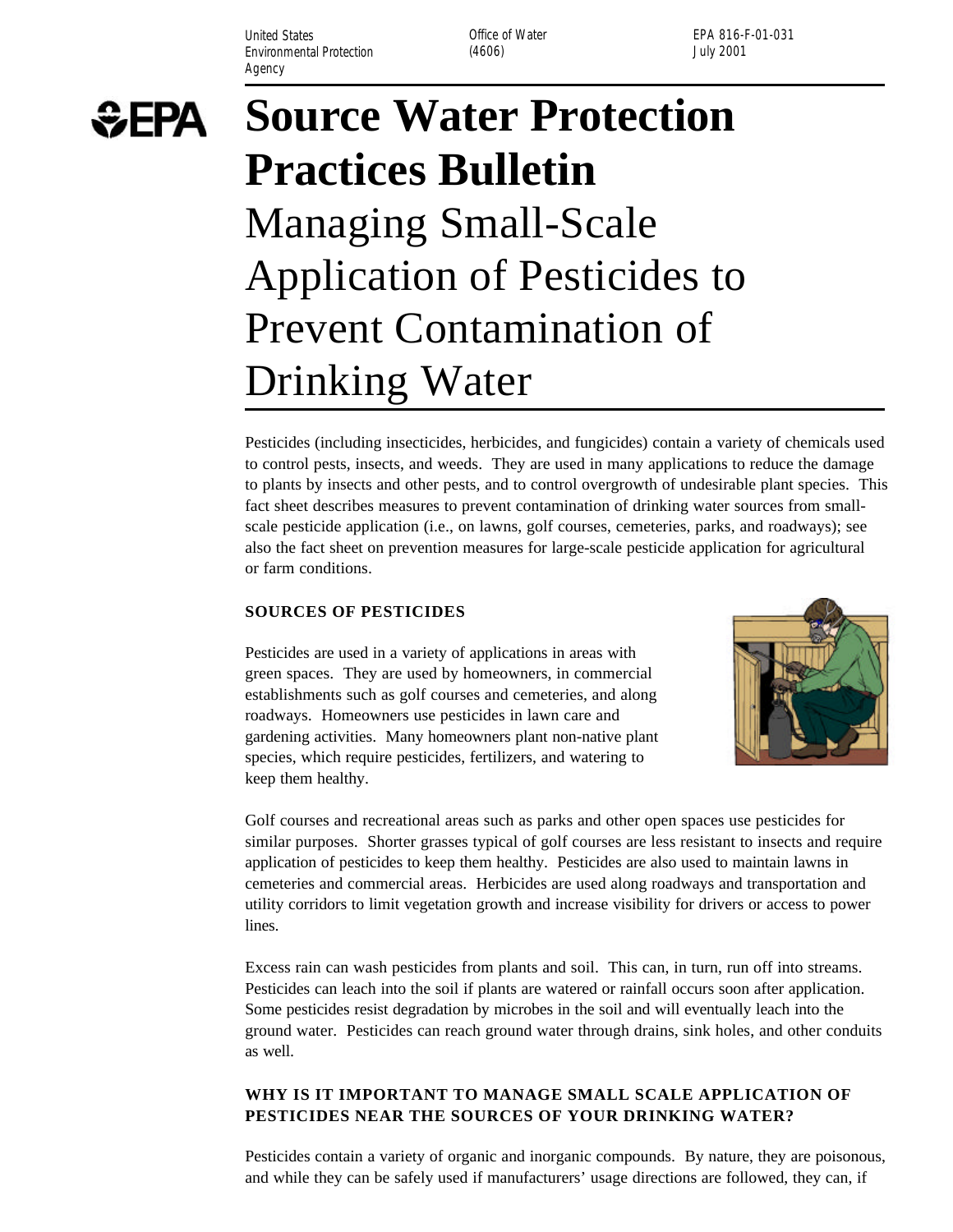mismanaged, seep into surface water and ground water supplies. They can be difficult and expensive to remove, and, if inhaled or consumed, be hazardous to human health. The synthetic organic chemicals in pesticides have been linked to serious health problems, including cancer, liver and kidney damage, reproductive difficulties, and nervous system effects.

Once a water supply becomes contaminated with a pesticide, it can be very difficult and costly to treat. Treating the water supply is a lengthy process and is not always successful. Using an alternative water source may also be costly and impractical. For example, it would be very expensive to connect to another public water system, and drilling new wells does not necessarily guarantee that the new ground water source will not be contaminated.

# **AVAILABLE PREVENTION MEASURES TO ADDRESS SMALL-SCALE PESTICIDE APPLICATION**

Prevention measures are available to protect source water from pesticide contamination. They range from simple, common-sense activities (e.g., reading the label) to more complex activities such as properly storing and disposing pesticides. Most prevention measures for small-scale application of pesticides tend to be easy, low cost activities. The most effective pesticide contamination prevention measures encompass both simple and complex practices to reduce the potential for pesticides to move into source water. Prevention measures can be divided into those that protect surface water from pesticide runoff and those that protect ground water from leaching or percolation.

Please keep in mind that individual prevention measures may or may not be adequate to prevent contamination of source waters. Most likely, individual measures should be combined in an overall prevention approach that considers the nature of the potential source of contamination, the purpose, cost, operational, and maintenance requirements of the measures, the vulnerability of the source waters, the public's acceptance of the measures, and the community's desired degree of risk reduction. The following are the more conventional prevention measures used to avoid contamination from small-scale application.

There are many options available to minimize the need for pesticides. *Integrated Pest Management (IPM)* is the use of all means of pest control (chemical and non-chemical) in a compatible fashion to reduce pesticide use. Pesticides are the last line of defense and are used only when pest levels are causing sufficient damage to offset the expense of the application. IPM includes *regular monitoring* to check levels of pest populations and their damage to

determine management needs, be it pesticide application or other management actions. Monitoring can be accomplished by a trained employee such as a facility manager. IPM also includes *non-chemical control measures* such as mechanical, cultural and biological controls, sanitation, and pesticide-resistant plants are highly recommended. Where possible *alternate plants*, select *pest-resistant plant varieties*, and mulch the gardens or flower beds to reduce weeds. Maximize the benefits of naturally occurring *biological controls* by using pesticides only when necessary. Many insecticides are broad spectrum materials and affect beneficial insects and other arthropods as well as pests. If pesticides must be used, select those that are designed specifically for the pests you wish to control, and are *lowpersistent* in the environment.



aphids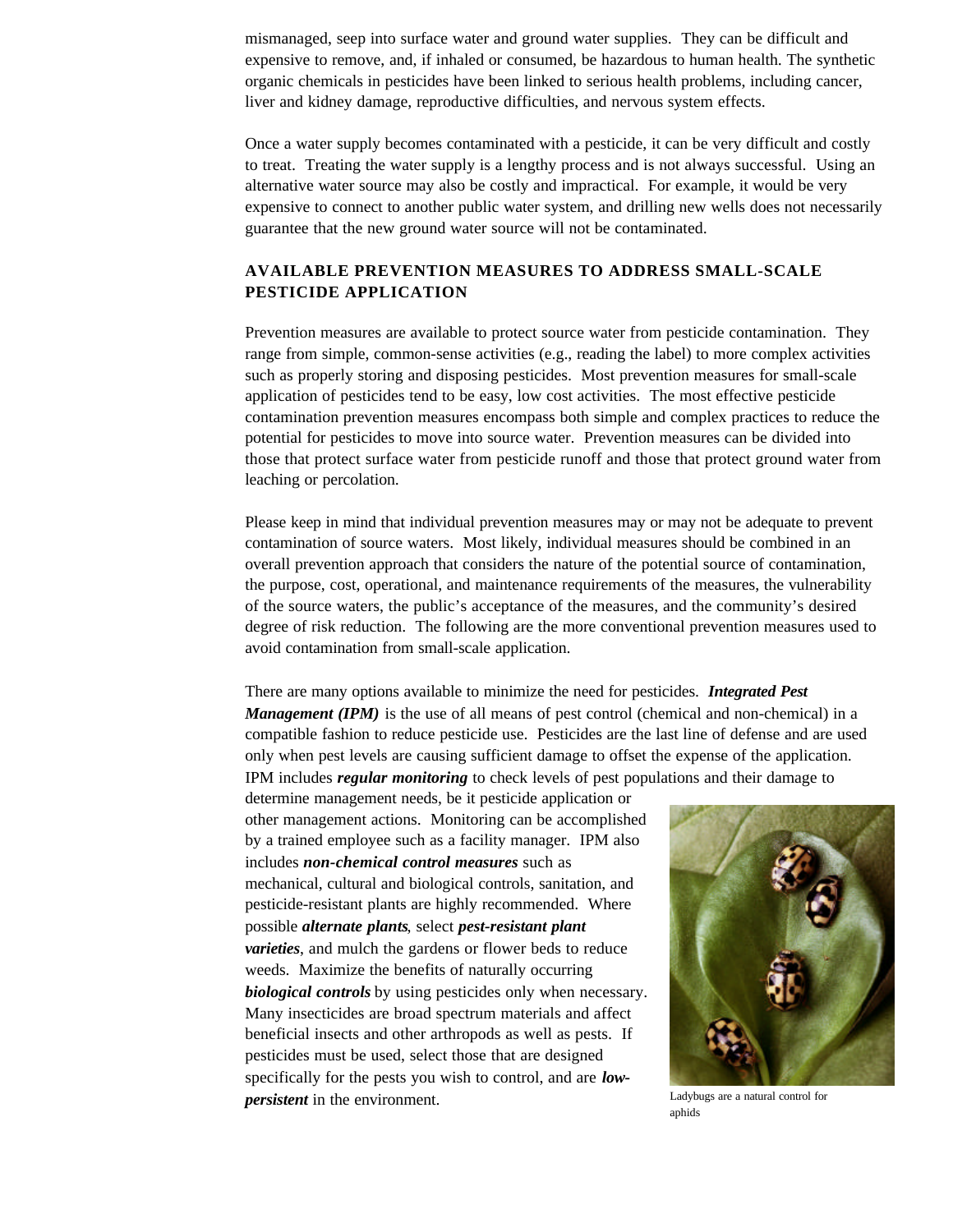### **Proper Pesticide Application**



*Reading the label* on the pesticide container is one of the simplest and most important prevention measures. The label indicates the proper use, rate of application, whether the pesticide is broad spectrum or selective (i.e., kills everything or only a certain type of insect), and proper handling of the pesticide. The label also provides information on proper storage and disposal, and emergency contact numbers, if accidentally ingested. In cases where the pesticide is highly toxic, the label will contain special warnings and use restrictions, such as *setbacks* for mixing and application

away from wells or drinking water sources. Reading the label and following the directions will ensure that pesticides are *not over-used* and are used in a way that is *consistent* with the pest problem.

*Proper application* of pesticides reduces the amount of chemicals applied to the ground and saves landowners money by reducing the amount of pesticides purchased. Calibrate application equipment to allow correct application, follow pesticide manufacturers' directions, and select leaching-resistant or "slow release" pesticides. Apply in large droplets to resist carrying away by the wind. Mix and load pesticides only over impervious surfaces, such as cement, that do not contain floor drains or storm water drain inlets; these drains may convey spills to ground water sources. Check the pesticide label for pesticide application procedures; do not over-apply the pesticide.

Pesticides should not be applied immediately before or after rainfall, as this may cause soil runoff at the application site and the need to reapply the pesticide. The soil in the runoff can carry the pesticide to the local storm water drain, and contaminate local source waters.

### **Ways to Reduce Pesticide Use**

*Select healthy seeds* and seedlings that are known to resist diseases and are suited to the climate. Strong seeds are likely to produce mature plants with little need for pesticides. Planting pest-resistant plant varieties and local plant species will also reduce pesticide needs.

*Alternate your plants* each year; plants will not be vulnerable to the pests that survive the winter. Insects will move to another location where they can find nutrients, and weeds will

remain dormant until their nutrient source is replenished.

*Manual activities* such as spading, hoeing, hand-picking weeds and pests, setting traps, and mulching are all good ways to get rid of pests without using pesticides. Homeowners have a tendency to over-use pesticides, and should take care to use only what they need.

Proper *plant management* can improve plant health, reduce the need for pesticides, and reduce



runoff and infiltration. Use mowing and watering techniques that maintain a healthy lawn and minimize the need for chemical treatment. Maintain proper drainage and aeration to encourage the growth of microbes that can degrade pesticides. Reduce watering to control seepage of pesticides to the ground water; this conserves water and reduces runoff.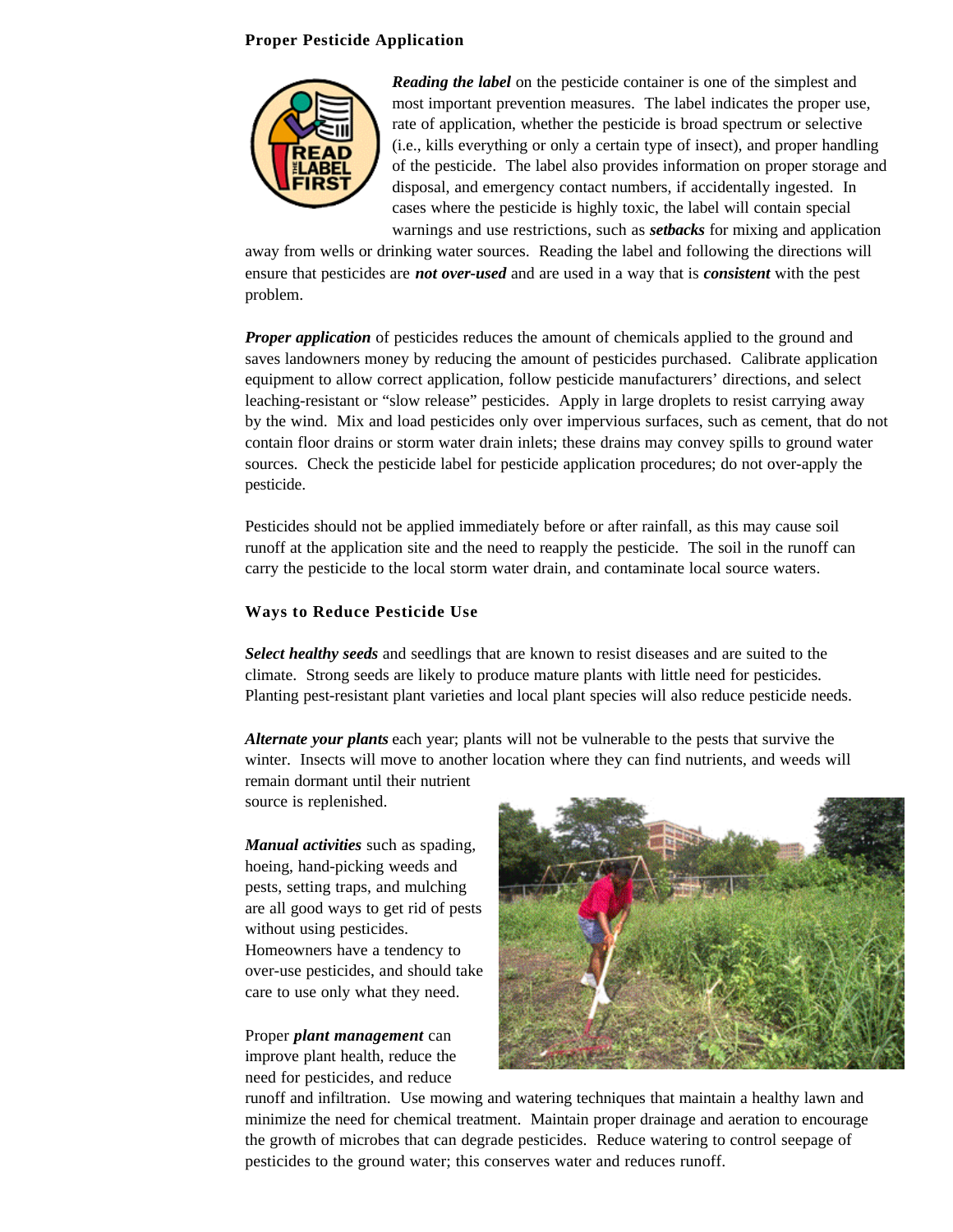Use of *biological controls* reduces the need for chemical pesticides. Plants that attract predatory species, such as birds and bats, can enhance landscaping and naturally reduce pests.

#### **Proper Pesticide Storage and Handling**

*Proper storage* is important in preventing both surface water and ground water contamination. Store pesticides in intact containers in a shed or covered structure on an impermeable surface such as concrete. You must follow directions for storage on pesticide labels, although the directions are usually general, such as "Do not contaminate water, food, or feed by storage or disposal." Do not store pesticides in areas prone to flooding. Keep pesticides in their original containers; if the label is unreadable, properly dispose of the product.



*Spill clean up* is another important prevention measure. Promptly sweep up dry spills and reuse the pesticides as intended; dry spills are usually easier to clean. For liquid spills, recover as much of the spill as possible and reuse it as intended. It may be necessary to remove some contaminated soil. Have cat litter or other absorptive materials available to absorb unrecovered liquid from the floor. Be sure to have an emergency contact number to call for help, if necessary. Be sure to check the label for proper handling of the chemicals.

*Disposal of pesticide containers* can lead to ground water contamination if the containers are not stored or cleaned properly. Chemical residues from these containers can leak onto the ground. Homeowners and other users may have smaller quantities of pesticides and empty containers and different disposal options than farmers.

Homeowners usually use nonreturnable containers, and have the option of participating in their local community household hazardous waste collection events. Partially-full and empty containers may be given to household hazardous waste collection. Homeowners should only triple rinse pesticide containers if they are able to use the rinse water immediately, e.g., on plants that require pesticides. Rinse water should never be disposed down a drain or into a sewer system. Recycle plastic and metal containers whenever possible, keeping in mind that non-hazardous container recycling programs may refuse to take pesticide containers. Empty containers may be disposed in regular trash. Shake out bags, bind or wrap them to minimize dust, and put them in regular trash. Do not bury or burn pesticide containers or bags on private property. Homeowners may give unused pesticides to a neighbor rather than throw them away.

Farmers and users of larger quantities of pesticides (e.g., golf course managers) may have larger quantities of pesticides to store and dispose, and are often prohibited from participating in community household hazardous waste collection events. To prevent ground water contamination, use returnable containers as often as possible and take them back to the dealer. For non-returnable containers, pressure-rinse or triple-rinse containers immediately after they are empty, since residue can be difficult to remove after it dries, and apply the rinse water appropriately (i.e., on plants that require pesticides). Most States have collection programs for farmers and other pesticide users with unwanted pesticides, often referred to as Clean Sweep programs. Many States also have pesticide container and recycling programs. Puncture nonreturnable containers and store them in a covered area until they can be disposed according to your State's guidelines. Shake out bags, bind or wrap them to minimize dust, and take them to a permitted landfill. Do not bury or burn pesticide containers or bags on private property. Contact your State Department of Agriculture or Department of Environmental Quality for information. If containers are full or partially full and the pesticide is in good condition, it may be given to another pesticide user. However, if the pesticide is labeled a restricted use pesticide, it can only be distributed and used by certified applicators.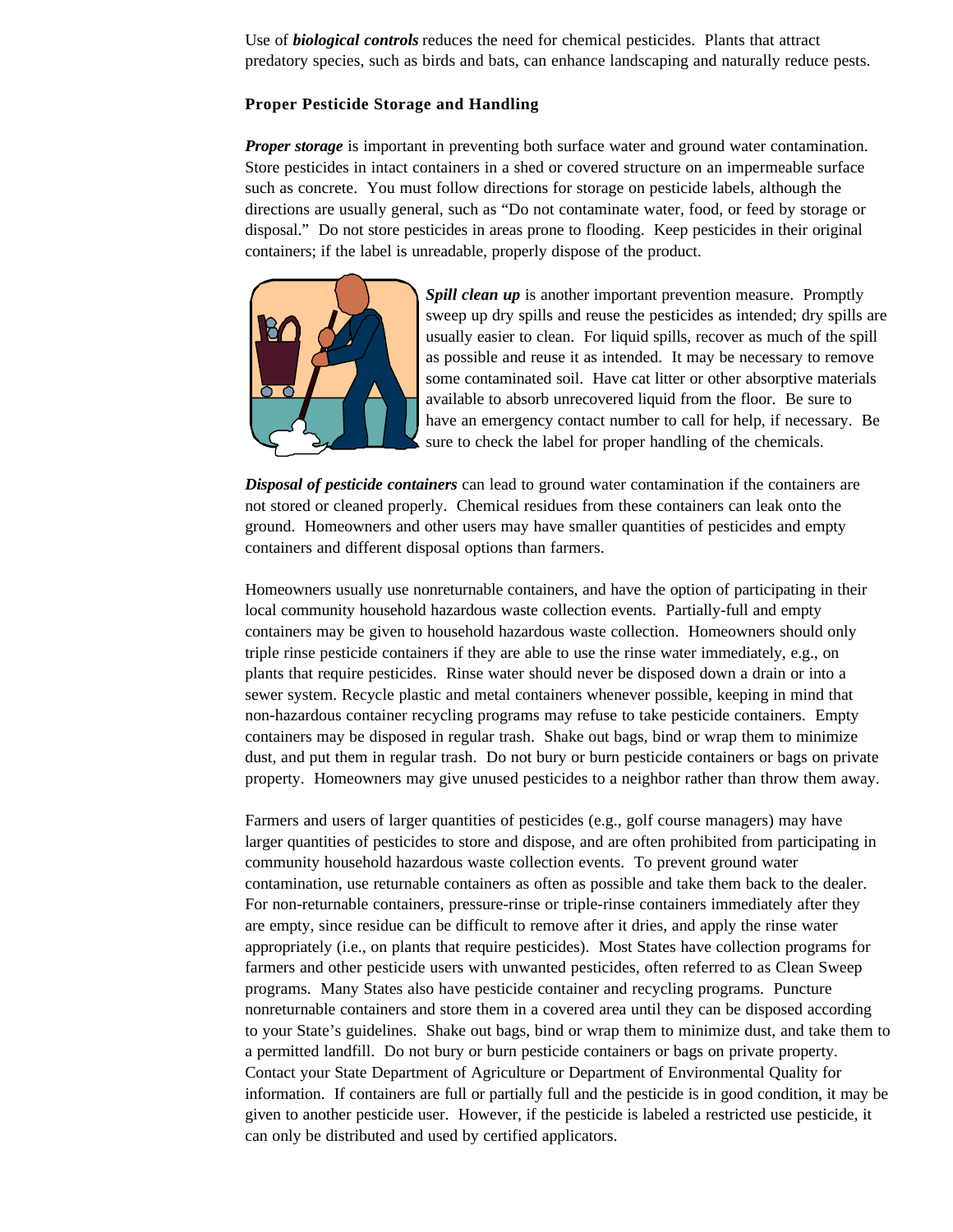#### **FOR ADDITIONAL INFORMATION**

These sources contain information on pesticide management measures. All of the documents listed are available for free on the Internet. Contact local government authorities in your area to see if there are ordinances in place to manage pesticides.

AgSafe Coalition. *Safely Handling Pesticides*. Retrieved February 15, 2001, from the World Wide Web: http://www.agsafe.org/series\_1/pesticide.html.

California Environmental Protection Agency, Department of Pesticide Regulation. *Tips for Handling Pesticides Safely*. Retrieved March 12, 2001, from the World Wide Web: http://www.cdpr.ca.gov/docs/factshts/safeuse.htm.

EXTOXNET FAQs. *Pesticides: How They Affect You and The Environment*. Retrieved March 8, 2001, from the World Wide Web: http://ace.orst.edu/info/extoxnet/faqs/.

Florida Department of Agriculture and Consumer Services and Florida Department of Environmental Protection. Best Management Practices for Agrichemical Handling and Farm Equipment Maintenance. (1998, May) Retrieved May 30, 2001, from the World Wide Web: http://www.dep.state.fl.us/water/slerp/nonpoint\_stormwater/documents/pubinfo.htm#Best Management Practices

Home\*A\*Syst. *National Home\*A\*Syst Program.* Retrieved May 22, 2001, from the World Wide Web: http://www.uwex.edu/homeasyst/index.html.

Massachusetts Department of Food and Agriculture, Pesticide Bureau. *A Homeowner's Guide to Environmentally Sound Lawncare.* Retrieved June 4, 2001, from the World Wide Web: http://www.massdfa.org/pesticides/publications/homeowner.htm

Massachusetts Department of Food and Agriculture, Pesticide Bureau. Pesticide Storage and Handling Practices in the home. Retrieved June 15, 2001, from the World Wide Web: http://www.massdfa.org/pesticides/publications/publications\_storage\_home.htm

Massachusetts Department of Food and Agriculture, Pesticide Bureau. *Storage, Mixing and Loading of Pesticides: Guidelines*. Retrieved May 30, 2001, from the World Wide Web: http://www.massdfa.org/pesticides/waste/index.htm

National Pesticides Telecommunications Network. *Pesticide Fact Sheets.* Retrieved June 4, 2001, from the World Wide Web: http://nptn.orst.edu/nptnfact.htm

Natural Resources Defense Council. *Pesticide Exposure and Toxicity to Infants and Children*. March 1998. http://www.nrdc.org/health/kids/cdw0398.asp.

New England Interstate Water Pollution Control Commission. *Source Protection: A Guidance Manual for Small Surface Water Supplies in New England*. March 1996.

Pesticide Watch. *Pesticides and Human Health*. Retrieved March 12, 2001, from the World Wide Web: http://www.pesticidewatch.org/Html/PestProblem/HumanHealth.htm.

Schueler, Thomas R. and Heather K. Holland. "Toward a Low-Input Lawn." *The Practice of Watershed Protection: Techniques for protecting our nation's streams, lakes, rivers and estuaries* 2(1): 254-264.